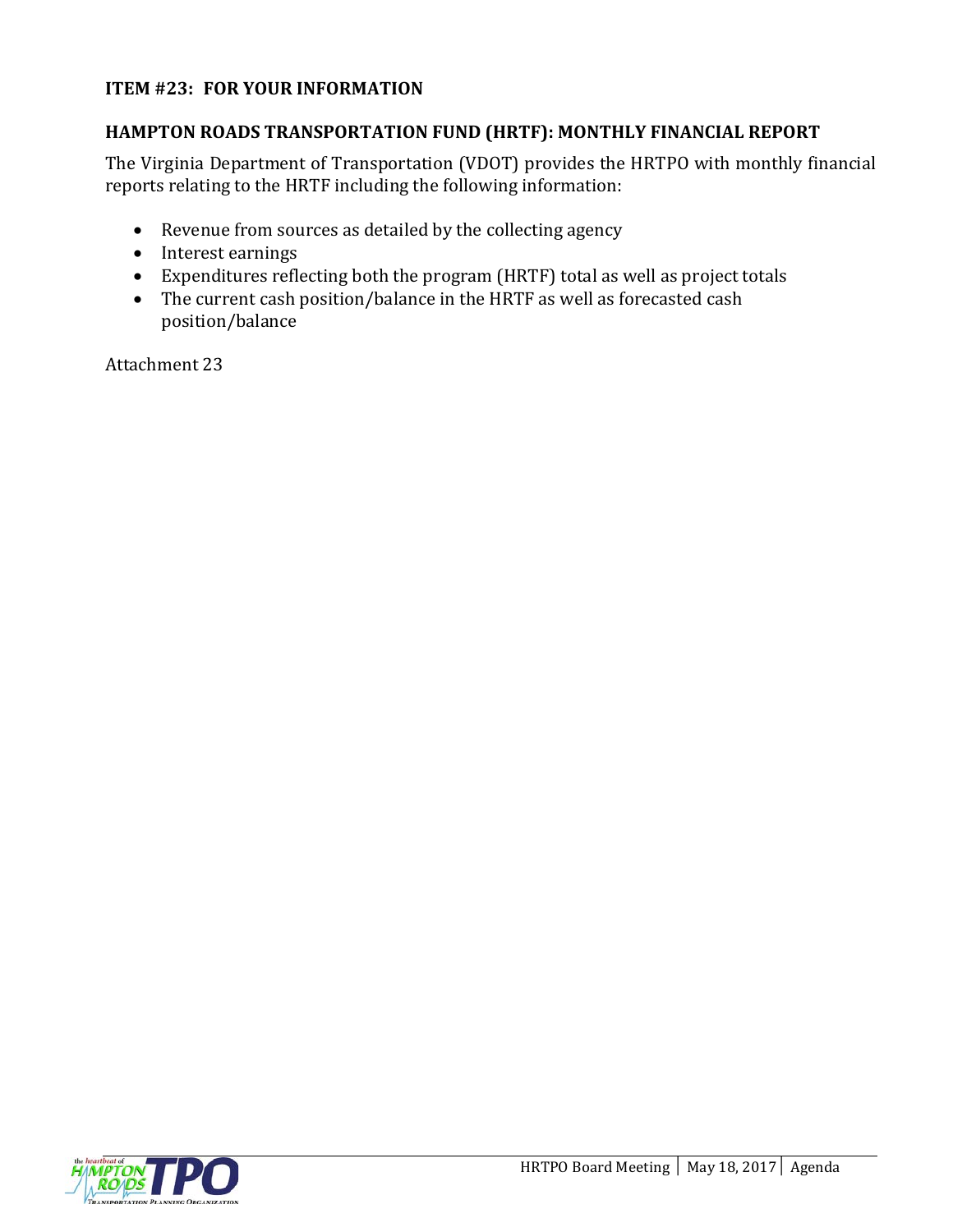# HAMPTON ROADS TRANSPORTATION FUND FINANCIAL REPORT FY2014 – FY2017

VDOT provides the HRTPO and HRTAC staff with monthly financial reports relating to the HRTF including the following information:

- Revenue from sources as detailed by the collecting agency
- Interest earnings
- Expenditures reflecting both the program total as well as project totals
- The current cash position/balance in the HRTF as well as forecasted cash position/balance

Attached are the March 2017 financial reports. Based on the financial reports received to date from VDOT, the HRTPO staff has analyzed the data and prepared the attached reports and summaries:

### **Revenues**

Total Gross Revenues (as of March 31, 2017): \$ 585,321,767

- State Sales and Use Tax : 455,786,596
- Local Fuels Tax : 123,373,073
- Interest : 1,886,986
- Investment Income: 4,275,112

### **Expenditures**

Total Expenditures: \$81,752,611

- Project Construction: 78,572,568
- Total DMV and Dept. of Tax Administrative Fees: 598,214
- Investment Fees: 584,198
- Operating Expenses: 1,997,631

### **Cash Balance**

Ending Cash Balance: \$503,569,156

### **Encumbered Balance**

Balance of Encumbered (through FY2022): \$1,204,083,643 Allocation: \$1,282,656,211

• Less Construction Expenditures: \$78,572,568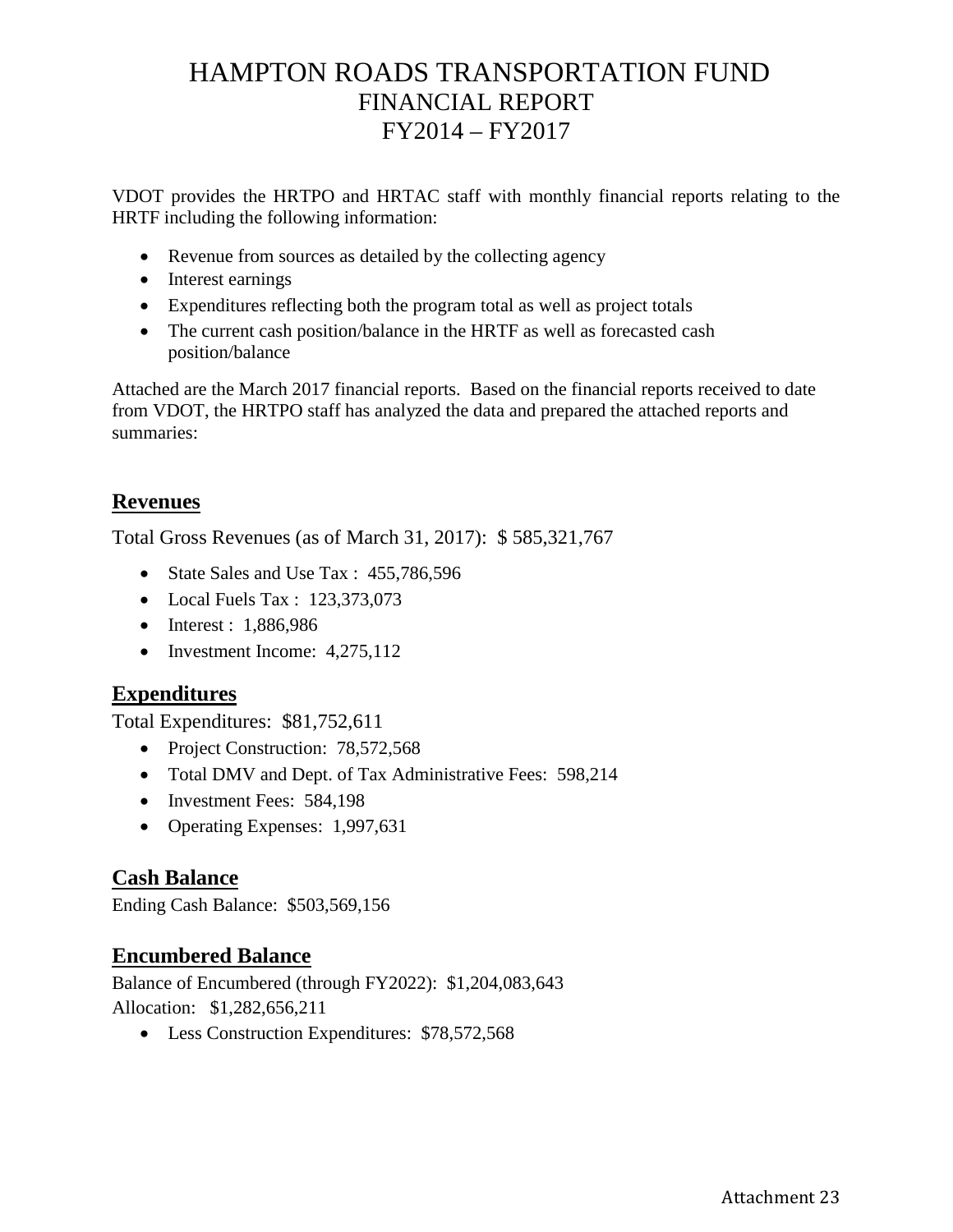#### **Hampton Roads Transportation Fund (HRTF)** *Total of Sales & Use and Fuels Taxes Summary*

|                            | Gross Revenue |                 |  |                |  |                |  | Expenditures   |             |    |               |     |             | <b>Cummulative Balance</b> |                        |      |           |     |                         |     |                    |
|----------------------------|---------------|-----------------|--|----------------|--|----------------|--|----------------|-------------|----|---------------|-----|-------------|----------------------------|------------------------|------|-----------|-----|-------------------------|-----|--------------------|
|                            |               |                 |  |                |  |                |  | Investment     |             |    |               |     | Dept of Tax |                            |                        |      | Operating |     |                         |     |                    |
|                            |               | Sales & Use Tax |  | Fuel Tax       |  | Interest       |  | Income         | Total       |    | Construction  |     | Admin Fee   |                            | <b>Investment Fees</b> |      | Expenses  |     | Total                   |     | $7/1/13 - 3/31/17$ |
| July 2013 - March 2016     |               | 325,841,783 \$  |  | 99,487,507 \$  |  | $1,618,528$ \$ |  | 2,764,684 \$   | 429,712,502 |    | 1,544,502     | -\$ | 598,214 \$  |                            | 246,265 \$             |      | 1,187,757 | -\$ | 3,576,738               | -\$ | 426,135,764        |
| <b>April 2016</b>          |               | 11,106,409      |  | 1,278,871      |  | 14,767         |  | 86,070         | 12,486,117  |    |               |     |             |                            | 39,416                 |      | 51,089    |     | 90,505                  |     | 438,531,376        |
| May 2016                   |               | 10,954,209      |  | 2,081,793      |  | $\sim$         |  | (283, 883)     | 12,752,119  |    |               |     |             |                            | 55,869                 |      | 46,199    |     | 102,068                 |     | 451,181,428        |
| June 2016                  |               | 16,475,897      |  | 2,086,824      |  | 30,779         |  | 1,795,212      | 20,388,712  |    | 32,727,649    |     | $\sim$      |                            | 23,712                 |      | 133,538   |     | 32,884,898              |     | 438,685,241        |
| July 2016                  |               | 5,309,301       |  | 2,040,681      |  | 31,522         |  | (176, 716)     | 7,204,788   |    | 4,088,783     |     | $\sim$      |                            | 32,618                 |      | 30,167    |     | 4,151,567               |     | 441,738,462        |
| August 2016                |               | 11,224,415      |  | 2,208,256      |  | 18,323         |  | (415, 914)     | 13,035,080  |    |               |     |             |                            | 24,521                 |      | 46,924    |     | 71,445                  |     | 454,702,097        |
| September 2016             |               | 11,352,413      |  | 2,127,695      |  | 18,986         |  | 428,810        | 13,927,904  |    | 7,721,877     |     | $\sim$      |                            | 23,749                 |      | 132,191   |     | 7,877,817               |     | 460,752,184        |
| October 2016               |               | 10,761,910      |  | 1,919,439      |  | 54,945         |  | (94, 235)      | 12,642,059  |    | 1,244,537     |     | $\sim$      |                            | 32,586                 |      | 74,316    |     | 1,351,440               |     | 472,042,804        |
| November 2016              |               | 10,474,452      |  | 2,020,272      |  | 18,410         |  | (1,100,202)    | 11,412,932  |    |               |     |             |                            | 19,752                 |      | 126,389   |     | 146,141                 |     | 483,309,595        |
| December 2016              |               | 10,797,186      |  | 2,049,963      |  | 16,692         |  | 285,117        | 13,148,958  |    | 5,659,728     |     | $\sim$      |                            | 14,214                 |      | 31,198    |     | 5,705,141               |     | 490,753,412        |
| January 2017               |               | 13,017,048      |  | 2,038,261      |  | 35,565         |  | 427,888        | 15,518,761  |    | 4,311,834     |     | $\sim$      |                            | 27,141                 |      | 48,335    |     | 4,387,310               |     | 501,884,863        |
| February 2017              |               | 8,900,116       |  | 2,119,282      |  | 14,830         |  | 391,970        | 11,426,199  |    | 11,818,475    |     |             |                            | 17,300                 |      | 30,755    |     | 11,866,531              |     | 501,444,531        |
| March 2017                 |               | 9,571,456       |  | 1,914,230      |  | 13,639         |  | 166,311        | 11,665,635  |    | 9,455,183     |     | $\sim$      |                            | 27,055                 |      | 58,773    |     | 9,541,010               |     | 503,569,156        |
|                            |               |                 |  |                |  |                |  |                |             |    |               |     |             |                            |                        |      |           |     |                         |     |                    |
| Total 12 Months            | Ŝ.            | 129,944,813 \$  |  | 23,885,566 \$  |  | 268,458 \$     |  | $1,510,428$ \$ | 155,609,265 |    | 77,028,066    |     |             |                            | 337,933                | -Ş   |           |     | 809,874 \$ 78,175,872   |     |                    |
| <b>Grand Totals</b>        | Ŝ.            | 455,786,596 \$  |  | 123,373,073 \$ |  | 1,886,986 \$   |  | $4,275,112$ \$ | 585,321,767 | -S | 78,572,568 \$ |     | 598,214 \$  |                            | 584,198                | - \$ |           |     | 1,997,631 \$ 81,752,611 |     |                    |
| Less Balance of Encumbered |               |                 |  |                |  |                |  |                |             |    |               |     |             |                            |                        |      |           |     |                         |     |                    |
| (through FY2022)           |               |                 |  |                |  |                |  |                |             |    |               |     |             |                            |                        |      |           |     |                         |     | (1,204,083,643)    |
| <b>Total Net Available</b> |               |                 |  |                |  |                |  |                |             |    |               |     |             |                            |                        |      |           |     |                         |     | (700, 514, 487)    |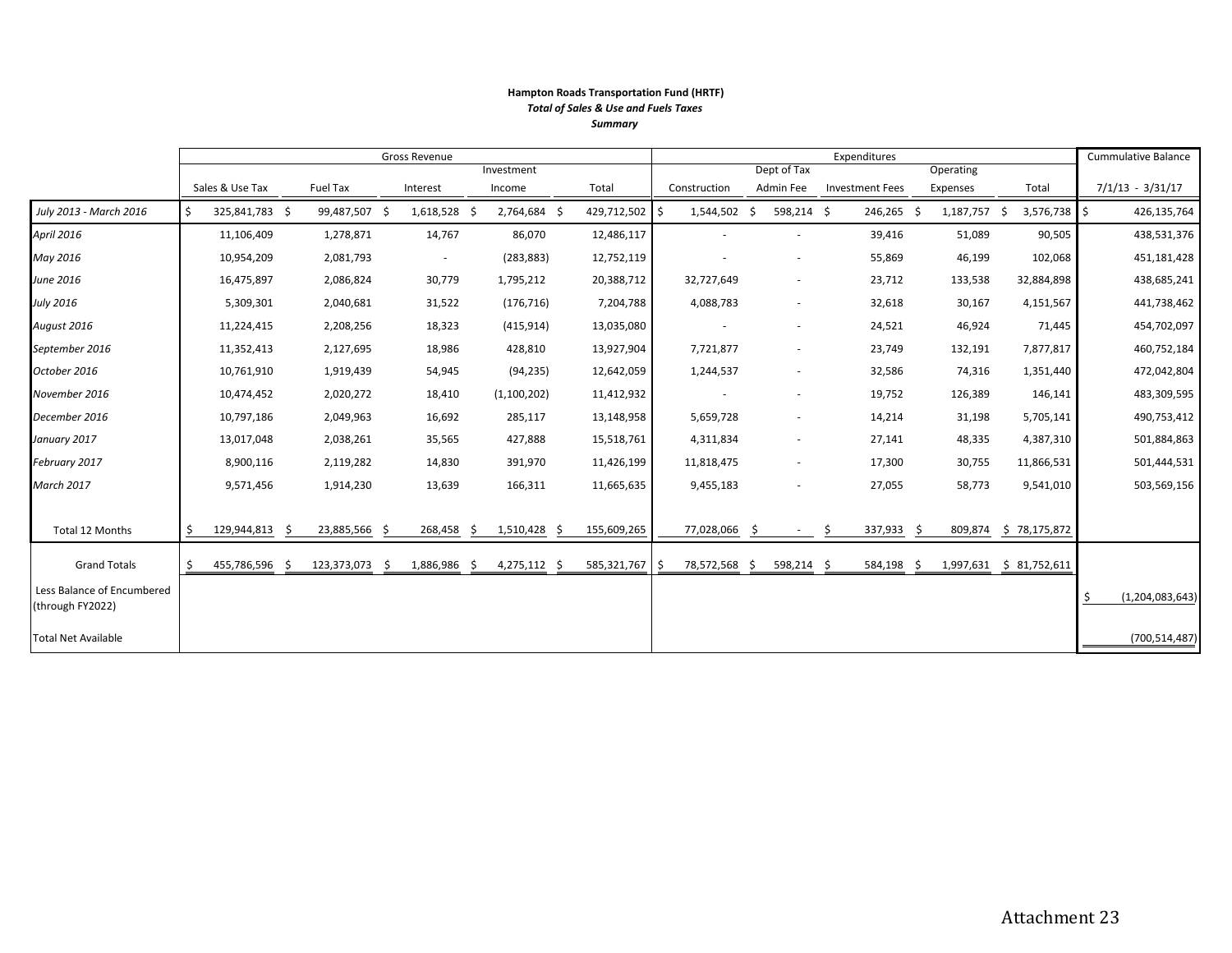# **HRTF Revenue**

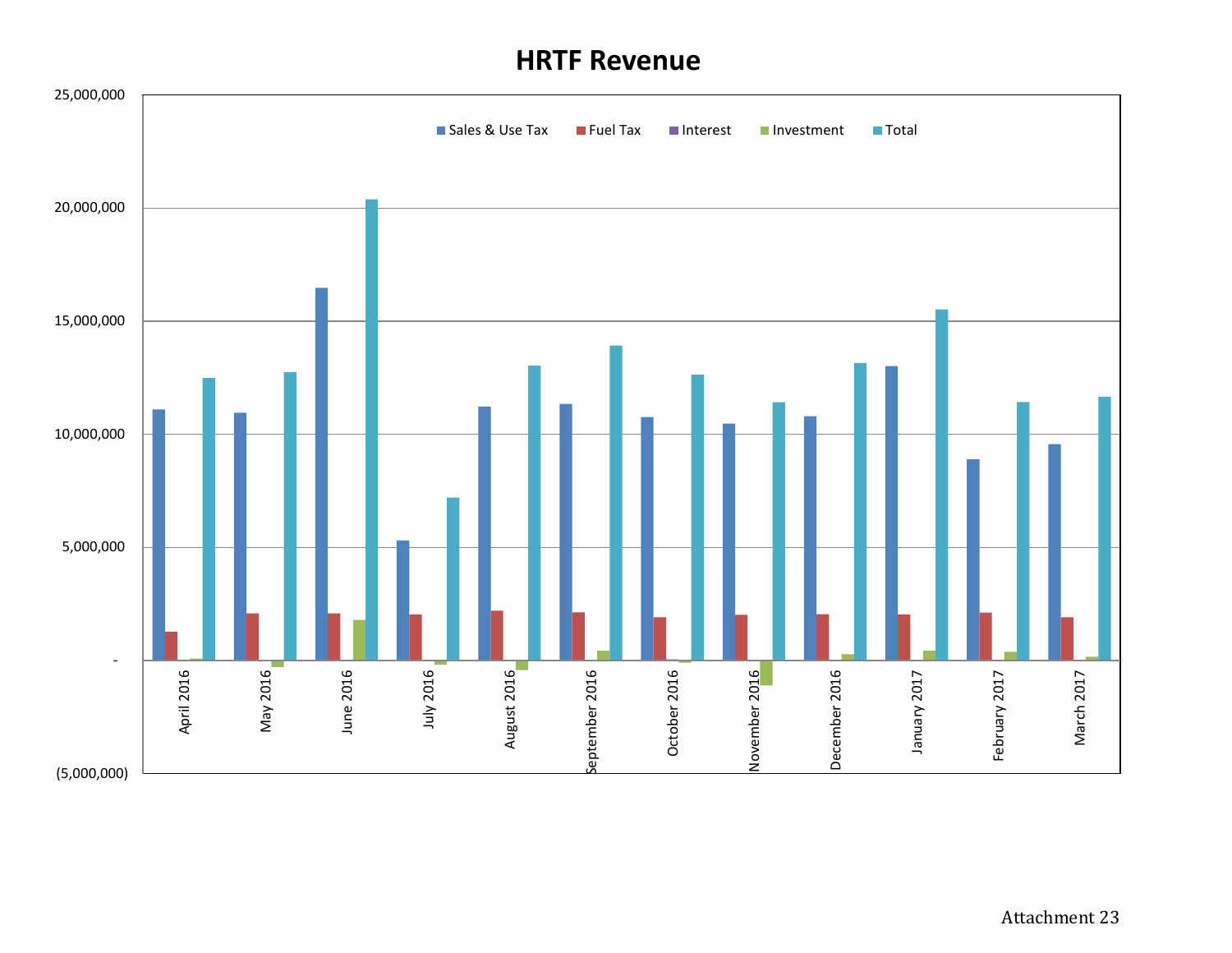### **Table 1 - Total HRTF Revenues**

**Hampton Roads Transportation Fund (HRTF)**

*Total of Sales & Use and Fuels Taxes*

*Fiscal Year 2017*

|                                                   | Total FY2014   |                 |             |                  |                 |
|---------------------------------------------------|----------------|-----------------|-------------|------------------|-----------------|
| Locality                                          | - FY 2016      | Previous FY2017 | March 2017  | Total YTD FY2017 | Total           |
| Chesapeake                                        | 85,583,739     | 18,442,954      | 2,201,803   | 20,644,757       | 106,228,497     |
| Franklin                                          | 4,094,524      | 780,388         | 98,483      | 878,871          | 4,973,395       |
| Hampton                                           | 34,772,960     | 7,055,876       | 870,800     | 7,926,676        | 42,699,635      |
| Isle of Wight                                     | 7,502,182      | 1,565,070       | 189,654     | 1,754,724        | 9,256,906       |
| James City                                        | 21,356,516     | 4,577,880       | 440,580     | 5,018,460        | 26,374,977      |
| <b>Newport News</b>                               | 49,945,592     | 10,510,000      | 1,290,937   | 11,800,938       | 61,746,529      |
| Norfolk                                           | 64,950,150     | 13,148,760      | 1,638,361   | 14,787,121       | 79,737,271      |
| Poquoson                                          | 1,237,029      | 204,053         | 24,011      | 228,064          | 1,465,092       |
| Portsmouth                                        | 16,717,771     | 3,271,446       | 410,340     | 3,681,786        | 20,399,557      |
| Southampton                                       | 2,255,654      | 437,796         | 48,308      | 486,104          | 2,741,758       |
| Suffolk                                           | 22,212,686     | 4,656,841       | 576,291     | 5,233,132        | 27,445,818      |
| Virginia Beach                                    | 126,726,303    | 26,831,131      | 2,989,839   | 29,820,970       | 156,547,272     |
| Williamsburg                                      | 10,340,895     | 2,384,859       | 201,776     | 2,586,635        | 12,927,531      |
| York                                              | 21,617,290     | 4,493,637       | 504,504     | 4,998,140        | 26,615,431      |
| Total                                             | 469,313,290    | 98,360,692      | 11,485,685  | 109,846,377      | 579,159,669     |
| Interest                                          | 1,664,074      | 209,273         | 13,639      | 222,912          | 1,886,986       |
| Investment Income (Sterling&PFMAM/<br>Union/LGIP) | 4,362,082      | (253, 281)      | 166,311     | (86,970)         | 4,275,112       |
| <b>Total Revenues</b>                             | 475,339,447    | 98,316,684      | 11,665,635  | 109,982,318      | 585,321,767     |
| Construction                                      | (34, 272, 151) | (34, 845, 234)  | (9,455,183) | (44,300,417)     | (78, 572, 568)  |
| DMV and Dept of Tax Admin Fees                    | (598, 214)     |                 |             |                  | (598, 214)      |
| Investment Fees (Sterling&PFMAM)                  | (365, 262)     | (191, 882)      | (27, 055)   | (218, 937)       | (584, 198)      |
| <b>Operating Expense</b>                          | (1,418,583)    | (520, 276)      | (58, 773)   | (579, 048)       | (1,997,631)     |
| Cash Balance                                      | 438,685,238    | 62,759,292      | 2,124,625   | 64,883,916       | 503,569,156     |
| Less Balance of Encumbered                        |                |                 |             |                  | (1,204,083,643) |
| Net Available Cash                                |                |                 |             |                  | (700, 514, 487) |
| <b>Updated Forecast</b>                           | 503,745,037    | 94,358,283      | 13,385,948  | 107,744,231      | 611,489,268     |
| Total Revenue - Forecast (under)/over             | (28, 405, 590) | 4,002,409       | (1,900,263) | 2,102,145        | (26, 303, 445)  |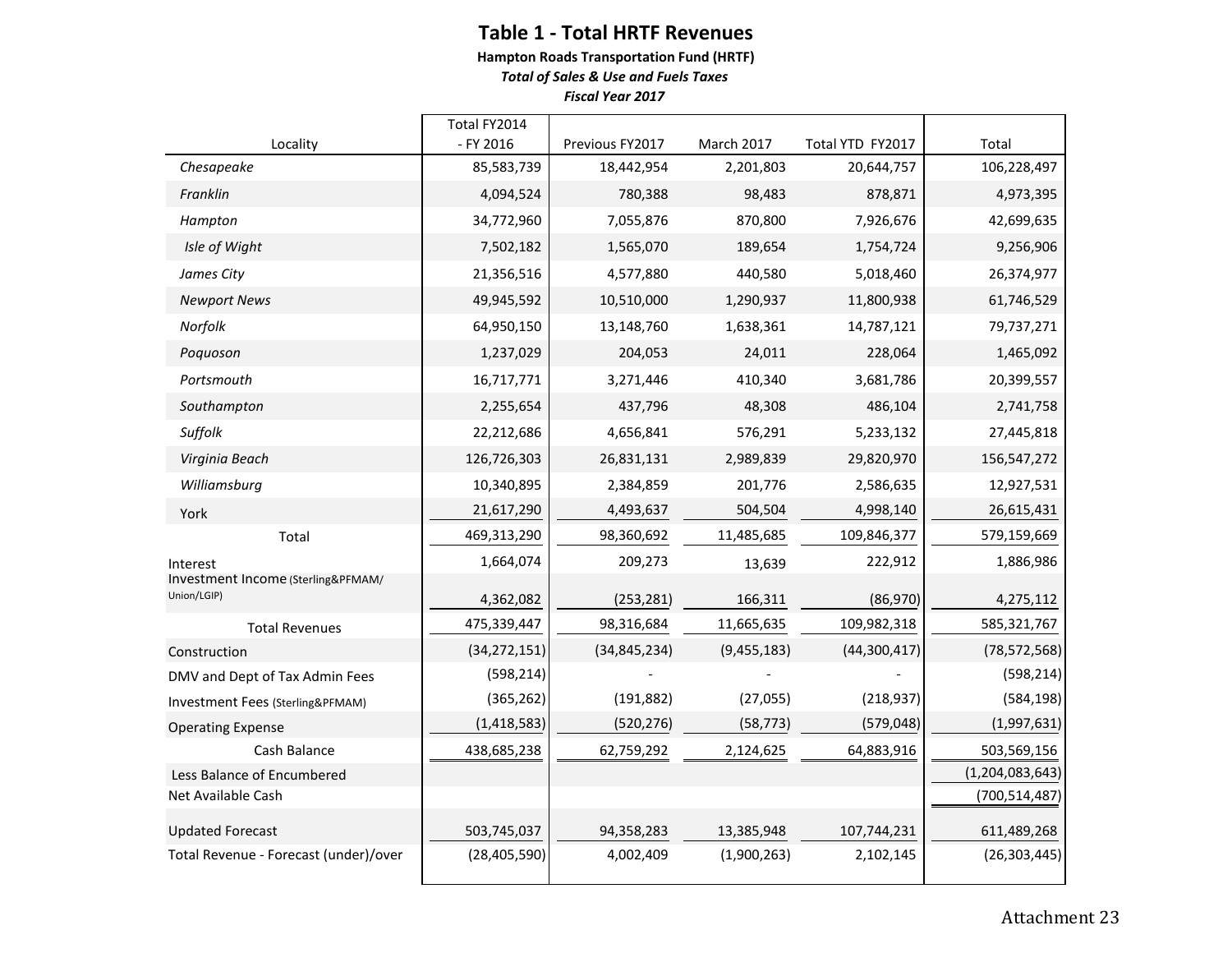### **Table 1A - State Sales & Use Tax**

**Hampton Roads Transportation Fund (HRTF)** *State Sales & Use Tax*

*Fiscal Year 2017*

| Locality                | Total FY2014<br>- FY 2016 | Previous FY2017  | March 2017      | Total YTD FY2017 | Total            |  |  |
|-------------------------|---------------------------|------------------|-----------------|------------------|------------------|--|--|
| Chesapeake              | \$<br>65,494,853          | \$<br>14,724,832 | \$<br>1,788,742 | \$<br>16,513,575 | \$<br>82,008,428 |  |  |
| Franklin                | 2,808,293                 | 608,689          | 76,219          | 684,908          | 3,493,201        |  |  |
| Hampton                 | 26,599,916                | 5,520,346        | 688,025         | 6,208,372        | 32,808,288       |  |  |
| Isle of Wight           | 4,089,875                 | 1,028,473        | 119,593         | 1,148,067        | 5,237,941        |  |  |
| James City              | 18,544,657                | 4,174,168        | 404,280         | 4,578,447        | 23,123,105       |  |  |
| <b>Newport News</b>     | 39,689,099                | 8,996,271        | 1,090,270       | 10,086,541       | 49,775,640       |  |  |
| Norfolk                 | 53,291,271                | 11,556,762       | 1,415,575       | 12,972,337       | 66,263,608       |  |  |
| Poquoson                | 868,089                   | 192,915          | 23,038          | 215,953          | 1,084,042        |  |  |
| Portsmouth              | 11,922,181                | 2,492,406        | 319,616         | 2,812,022        | 14,734,203       |  |  |
| Southampton             | 930,935                   | 240,596          | 24,252          | 264,848          | 1,195,782        |  |  |
| Suffolk                 | 14,870,545                | 3,547,831        | 435,480         | 3,983,311        | 18,853,856       |  |  |
| Virginia Beach          | 100,505,441               | 23,212,066       | 2,599,527       | 25,811,593       | 126,317,034      |  |  |
| Williamsburg            | 8,209,028                 | 1,828,196        | 167,774         | 1,995,970        | 10,204,998       |  |  |
| York                    | 16,554,113                | 3,713,291        | 419,064         | 4,132,355        | 20,686,468       |  |  |
| <b>Total</b>            | 364,378,298               | 81,836,842<br>\$ | \$<br>9,571,456 | \$<br>91,408,298 | 455,786,596      |  |  |
| <b>Updated Forecast</b> | 363,171,042               | 80,137,421       | 10,812,061      | 90,949,482       | 454,120,524      |  |  |
| Diff(under)/over        | 1,207,256                 | 1,699,421        | (1, 240, 605)   | 458,816          | 1,666,072        |  |  |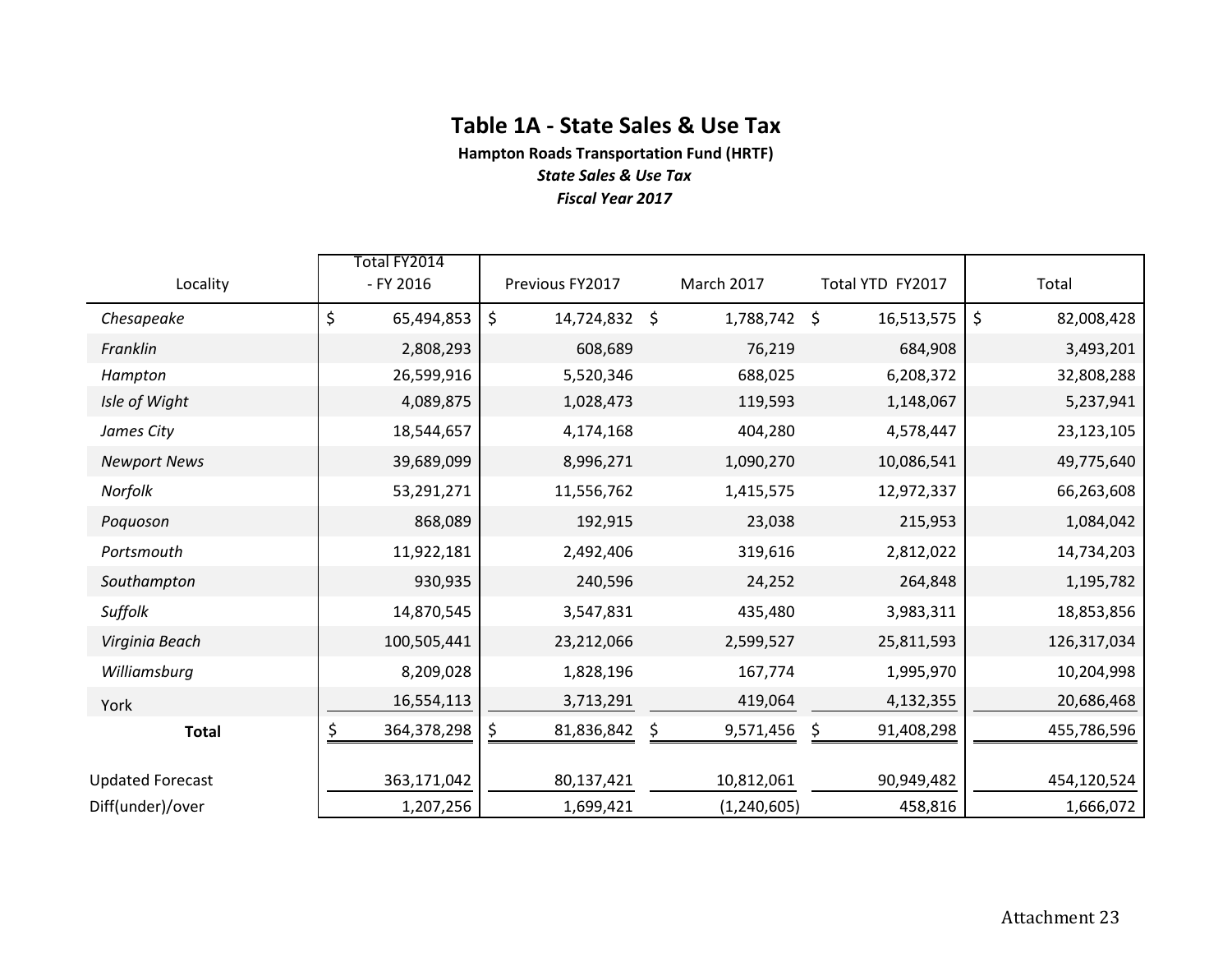## **Table 1B - Local Fuels Tax**

#### **Hampton Roads Transportation Fund (HRTF)** *Local Fuels Tax Fiscal Year 2017*

| Locality                | Total FY2014<br>- FY 2016 | Previous FY2017  | <b>March 2017</b>  | Total YTD FY2017 | Total             |
|-------------------------|---------------------------|------------------|--------------------|------------------|-------------------|
| Chesapeake              | \$20,088,886              | \$<br>3,718,122  | $\zeta$<br>413,061 | \$<br>4,131,183  | \$<br>24,220,069  |
| Franklin                | 1,286,231                 | 171,699          | 22,264             | 193,964          | 1,480,194         |
| Hampton                 | 8,173,043                 | 1,535,530        | 182,774            | 1,718,304        | 9,891,347         |
| Isle of Wight           | 3,412,308                 | 536,597          | 70,060             | 606,657          | 4,018,965         |
| James City              | 2,811,859                 | 403,713          | 36,300             | 440,013          | 3,251,872         |
| <b>Newport News</b>     | 10,256,493                | 1,513,730        | 200,667            | 1,714,398        | 11,970,890        |
| Norfolk                 | 11,658,879                | 1,591,998        | 222,786            | 1,814,784        | 13,473,663        |
| Poquoson                | 368,939                   | 11,137           | 973                | 12,109           | 381,049           |
| Portsmouth              | 4,795,589                 | 779,041          | 90,723             | 869,764          | 5,665,353         |
| Southampton             | 1,324,719                 | 197,200          | 24,056             | 221,256          | 1,545,975         |
| Suffolk                 | 7,342,141                 | 1,109,010        | 140,811            | 1,249,821        | 8,591,962         |
| Virginia Beach          | 26,220,861                | 3,619,066        | 390,311            | 4,009,377        | 30,230,238        |
| Williamsburg            | 2,131,867                 | 556,664          | 34,002             | 590,666          | 2,722,533         |
| York                    | 5,063,178                 | 780,345          | 85,440             | 865,785          | 5,928,963         |
| <b>Total</b>            | 104,934,993               | \$<br>16,523,851 | \$<br>1,914,230    | \$<br>18,438,080 | \$<br>123,373,073 |
| <b>Updated Forecast</b> | 139,700,002               | 14,220,862       | 2,573,887          | 16,794,749       | 156,494,751       |
| Diff(under)/over        | (34, 765, 009)            | 2,302,989        | (659, 657)         | 1,643,331        | (33, 121, 678)    |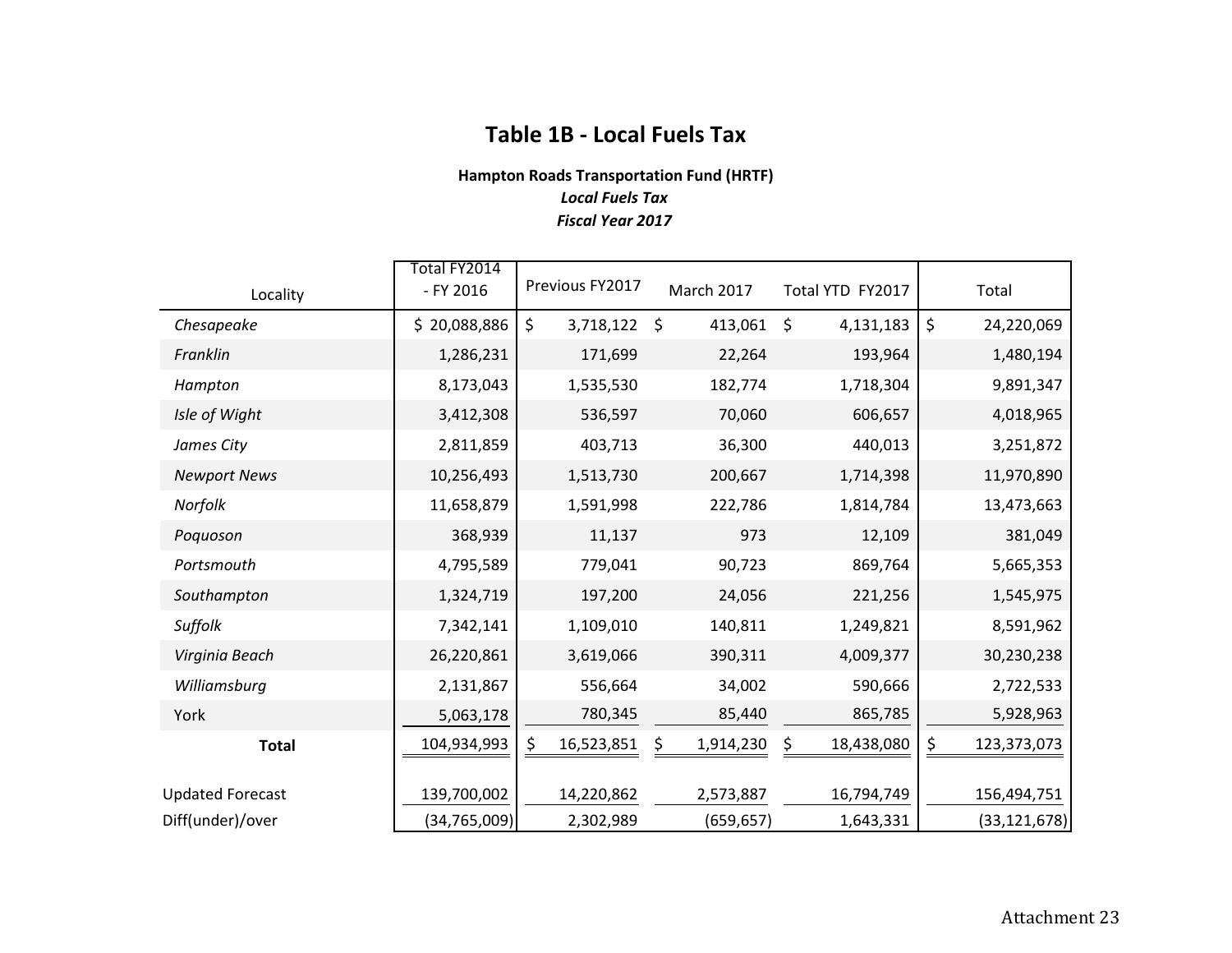# **Table 2 - Allocations**

#### **Hampton Roads Transportation Fund (HRTF)** *Allocations Fiscal Year 2017*

| Project                                                              | Total FY2014<br>- FY 2016 | Previous FY2017   | <b>March 2017</b>    | <b>Total YTD</b><br>FY2017 | Total                                |
|----------------------------------------------------------------------|---------------------------|-------------------|----------------------|----------------------------|--------------------------------------|
| I-64 Peninsula Widening                                              |                           |                   |                      |                            |                                      |
| - UPC 104905 (Segment 1) -Construction                               | \$<br>44,000,000          | $\zeta$           | \$<br>$\blacksquare$ | \$<br>$\sim$               | \$<br>44,000,000                     |
| - UPC 106665 (Segment 2) - PE & Construction                         | 213,592,853               |                   |                      |                            | 213,592,853                          |
| - UPC 106689 (Segment 3) - PE                                        | 10,000,000                |                   |                      |                            | 10,000,000                           |
| - UPC 106689 (Segment 3) -ROW & Construction                         |                           | 156,376,066       |                      | 156,376,066                | 156,376,066                          |
| I-64/264 Interchange Improvement                                     |                           |                   |                      |                            |                                      |
| - UPC 17630 - PE/ROW                                                 | 54,592,576                |                   |                      |                            | 54,592,576                           |
| - UPC 57048 - PE/ROW                                                 | 15,071,063                |                   |                      |                            | 15,071,063                           |
| - UPC 57048 - Construction of Phase 1                                | 137,023,653               |                   |                      |                            | 137,023,653                          |
| - UPC 106693 - PE - Phase 3                                          |                           | 10,000,000        |                      | 10,000,000                 | 10,000,000                           |
| Third Crossing - UPC 106724 - SEIS                                   | 5,000,000                 |                   |                      |                            | 5,000,000                            |
| Remaining Projects of Third Crossing- UPC 106724                     |                           |                   | 7,000,000            | 7,000,000                  | 7,000,000                            |
| <b>HRCS - UPC 110577 - SEIS</b>                                      |                           |                   | 25,000,000           | 25,000,000                 | 25,000,000                           |
| I-64 Southside/High-Rise Bridge - UPC 106692 - PE                    | 20,000,000                |                   |                      |                            | 20,000,000                           |
| I-64 Southside/High-Rise Bridge - UPC 106692 - ROW &<br>Construction | 580,000,000               |                   |                      |                            | 580,000,000                          |
| Route 460/58/13 Connector - UPC 106694 - PE                          | 5,000,000                 |                   |                      |                            | 5,000,000                            |
|                                                                      |                           |                   |                      |                            |                                      |
| <b>Total</b>                                                         | \$1,084,280,145           | 166,376,066<br>\$ | 32,000,000           | 198,376,066<br>S           | 1,282,656,211<br>Ş.<br>Attachment 23 |